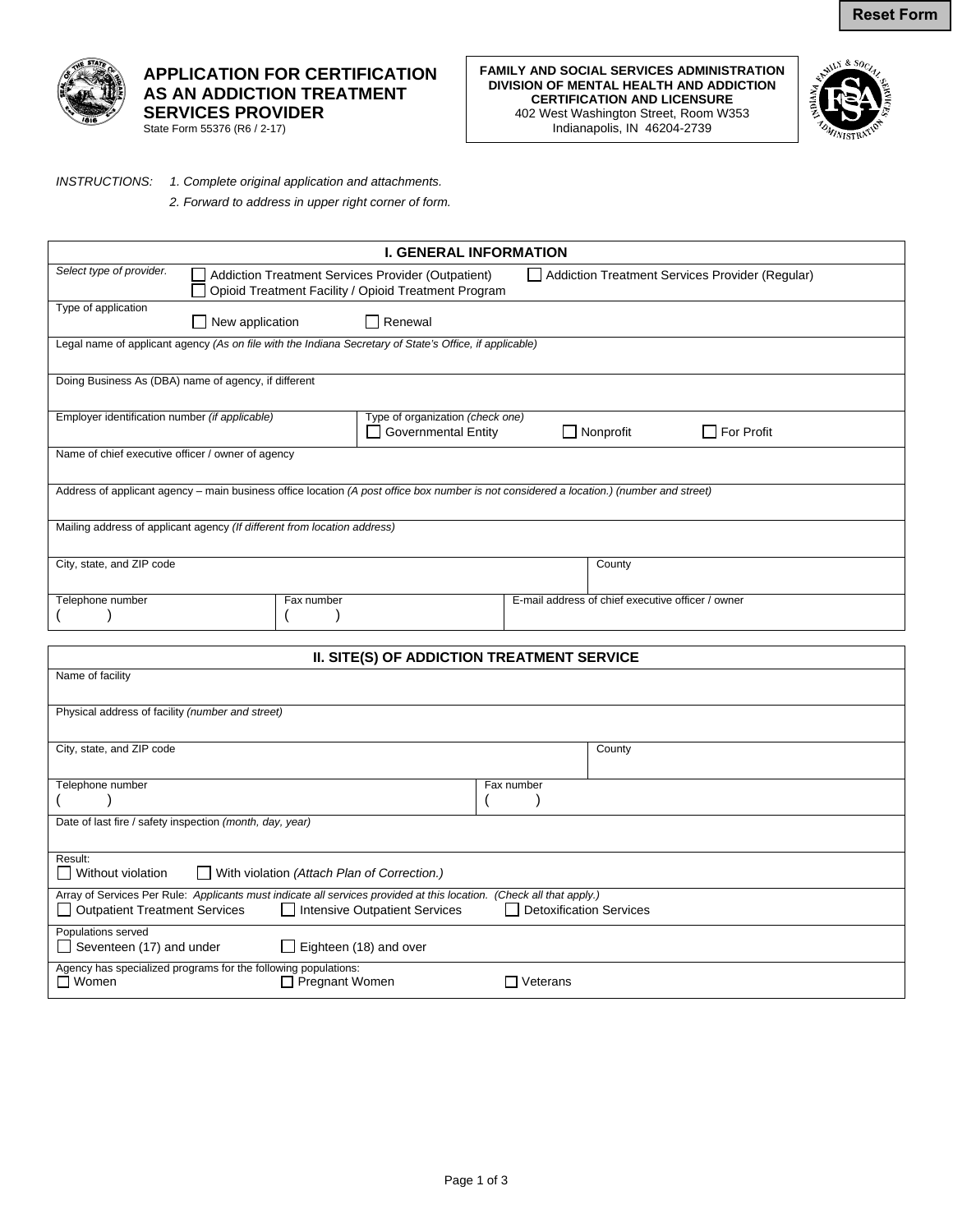| II. SITE(S) OF ADDICTION TREATMENT SERVICE (continued) (Add additional sheets if necessary.)                                                                                                                                           |                                               |                 |                                         |  |  |  |  |
|----------------------------------------------------------------------------------------------------------------------------------------------------------------------------------------------------------------------------------------|-----------------------------------------------|-----------------|-----------------------------------------|--|--|--|--|
| Name of facility                                                                                                                                                                                                                       |                                               |                 |                                         |  |  |  |  |
| Physical address of facility (number and street)                                                                                                                                                                                       |                                               |                 |                                         |  |  |  |  |
| City, state, and ZIP code                                                                                                                                                                                                              |                                               |                 | County                                  |  |  |  |  |
| Telephone number                                                                                                                                                                                                                       |                                               | Fax number      |                                         |  |  |  |  |
| Date of last fire / safety inspection (month, day, year)                                                                                                                                                                               |                                               |                 |                                         |  |  |  |  |
| Result:<br>  Without violation<br>With violation (Attach Plan of Correction.)                                                                                                                                                          |                                               |                 |                                         |  |  |  |  |
| Array of Services Per Rule: Applicants must indicate all services provided at this location. (Check all that apply.)<br><b>Detoxification Services</b><br><b>Outpatient Treatment Services</b><br><b>Intensive Outpatient Services</b> |                                               |                 |                                         |  |  |  |  |
| Populations served<br>Seventeen (17) and under<br>$\Box$ Eighteen (18) and over                                                                                                                                                        |                                               |                 |                                         |  |  |  |  |
| Agency has specialized programs for the following populations:<br>$\Box$ Women<br>□ Pregnant Women<br>$\Box$ Veterans                                                                                                                  |                                               |                 |                                         |  |  |  |  |
|                                                                                                                                                                                                                                        |                                               |                 |                                         |  |  |  |  |
| III. RESIDENTIAL SITES (See requirements below.*)<br>*In order to provide residential services, you need to be certified by DMHA as a Residential Care Provider or an Addiction Treatment                                              |                                               |                 |                                         |  |  |  |  |
| Services Provider (Regular).<br>Name of facility                                                                                                                                                                                       |                                               |                 |                                         |  |  |  |  |
| Physical address of facility (number and street)                                                                                                                                                                                       |                                               |                 |                                         |  |  |  |  |
| City, state, and ZIP code                                                                                                                                                                                                              |                                               |                 | County                                  |  |  |  |  |
| Telephone number                                                                                                                                                                                                                       | Fax number                                    |                 | Number of beds                          |  |  |  |  |
| Date of last fire / safety inspection (month, day, year)                                                                                                                                                                               |                                               |                 |                                         |  |  |  |  |
| Result:<br>  Without violation<br>$\Box$ With violation (Attach Plan of Correction.)                                                                                                                                                   |                                               |                 |                                         |  |  |  |  |
| Type of residential setting<br>SUB - Subacute Stabilization Facility                                                                                                                                                                   | $\Box$ SGL – Supervised Group Living Facility |                 | TRS - Transitional Residential Facility |  |  |  |  |
| Populations served<br>Eighteen (18) and over<br>$\Box$ Seventeen (17) and under                                                                                                                                                        |                                               |                 |                                         |  |  |  |  |
| Agency has specialized programs for the following populations:<br>$\Box$ Women<br>$\Box$ Pregnant Women<br>$\Box$ Veterans                                                                                                             |                                               |                 |                                         |  |  |  |  |
| Name of facility                                                                                                                                                                                                                       |                                               |                 |                                         |  |  |  |  |
| Physical address of facility (number and street)                                                                                                                                                                                       |                                               |                 |                                         |  |  |  |  |
| City, state, and ZIP code                                                                                                                                                                                                              |                                               |                 | County                                  |  |  |  |  |
| Telephone number                                                                                                                                                                                                                       | Fax number                                    |                 | Number of beds                          |  |  |  |  |
| Date of last fire / safety inspection (month, day, year)                                                                                                                                                                               |                                               |                 |                                         |  |  |  |  |
| Result:<br>With violation (Attach Plan of Correction.)<br>Without violation                                                                                                                                                            |                                               |                 |                                         |  |  |  |  |
| Type of residential setting<br>SUB - Subacute Stabilization Facility                                                                                                                                                                   | SGL - Supervised Group Living Facility        |                 | TRS - Transitional Residential Facility |  |  |  |  |
| Populations served<br>Eighteen (18) and over<br>Seventeen (17) and under                                                                                                                                                               |                                               |                 |                                         |  |  |  |  |
| Agency has specialized programs for the following populations:<br>$\Box$ Women                                                                                                                                                         | □ Pregnant Women                              | $\Box$ Veterans |                                         |  |  |  |  |